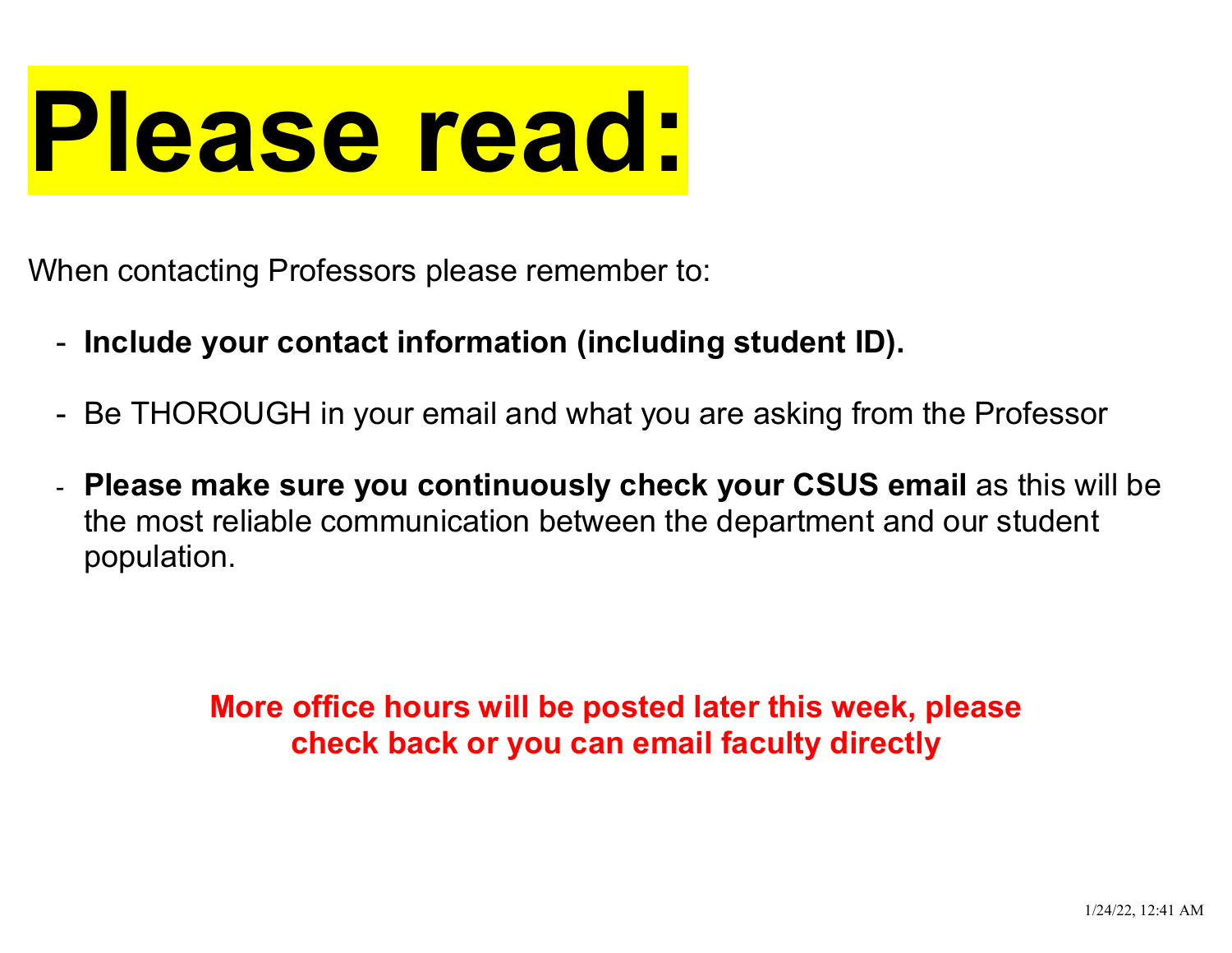# **Spring 2022 - Computer Science Advising**

**Hours begin the FIRST week of Instruction and ends the week before finals.**

M=Monday, Tu=Tuesday, W=Wednesday, R=Thursday, F=Friday.

## **UNDERGRADUATE DEGREE STUDENTS**

If you are a continuing undergraduate student and have seen an advisor before, please stay with that advisor. Otherwise, please see the advisor assigned to you by your last name. If you cannot meet at the specified time, it is OK to select another advisor.

| <b>Your last</b><br>name:                          | You are assigned:                           | <b>Email address:</b>    | Hours available:                                                           | <b>Online Link:</b>                |
|----------------------------------------------------|---------------------------------------------|--------------------------|----------------------------------------------------------------------------|------------------------------------|
|                                                    | Dr. Yuan Cheng                              | yuan.cheng@csus.edu      | $T 3:00 \text{pm} - 4:00 \text{pm}$<br>$F 2:00pm - 4:00pm$                 | Zoom ID: 975 637 5621              |
|                                                    | Dr. Jun Dai<br><b>Info Sec. Minor Coor.</b> | jun.dai@csus.edu         | F 11:00am - 12:00pm<br>2:00pm - 4:00pm                                     | https://csus.zoom.us/j/87450049258 |
|                                                    | Dr. Isaac Ghansah                           | ghansah@csus.edu         | $M$ 2:00pm $-$ 3:30pm<br>T 1:00pm $-$ 2:30pm                               | https://csus.zoom.us/j/2491877404  |
|                                                    | Dr. Scott Gordon                            | gordonys@csus.edu        | M $1:00 \text{pm} - 2:00 \text{pm}$<br>W $1:00 \text{pm} - 3:00 \text{pm}$ | https://csus.zoom.us/s/87924672090 |
| $A - Z$                                            | Dr. Ted Krovetz                             | tdk@csus.edu             |                                                                            |                                    |
|                                                    | Dr. Pinar Muyan-Ozcelik                     | pmuyan@csus.edu          |                                                                            |                                    |
|                                                    | Dr. Parham Phoulady                         | phoulady@csus.edu        | M W 11:50am - 1:20pm                                                       | https://csus.zoom.us/j/96411569926 |
|                                                    | Dr. Ahmed Salem                             | asalem@csus.edu          |                                                                            |                                    |
|                                                    | Dr. Ghassan Shobaki                         | ghassan.shobaki@csus.edu | M W F 10:00am $-$ 11:00am                                                  | https://csus.zoom.us/my/shobaki    |
|                                                    | Dr. Xiaoyan Sun                             | xiaoyan.sun@csus.edu     | W F $8:30$ am $-10:00$ am                                                  | https://csus.zoom.us/j/99690448707 |
| New students.<br>Student issues,<br>Dept. policies | Dr. Anna Baynes<br>Assocate Chair           | shaverdian@csus.edu      | $M F 12:00pm - 2:00pm$                                                     | https://csus.zoom.us/j/7043055709  |
| Student issues.<br>Dept. policies                  | Dr. Nik Faroughi,<br>Department Chair       | faroughi@csus.edu        | M W F $4:00 \text{pm} - 5:00 \text{pm}$                                    | https://csus.zoom.us/j/84791478972 |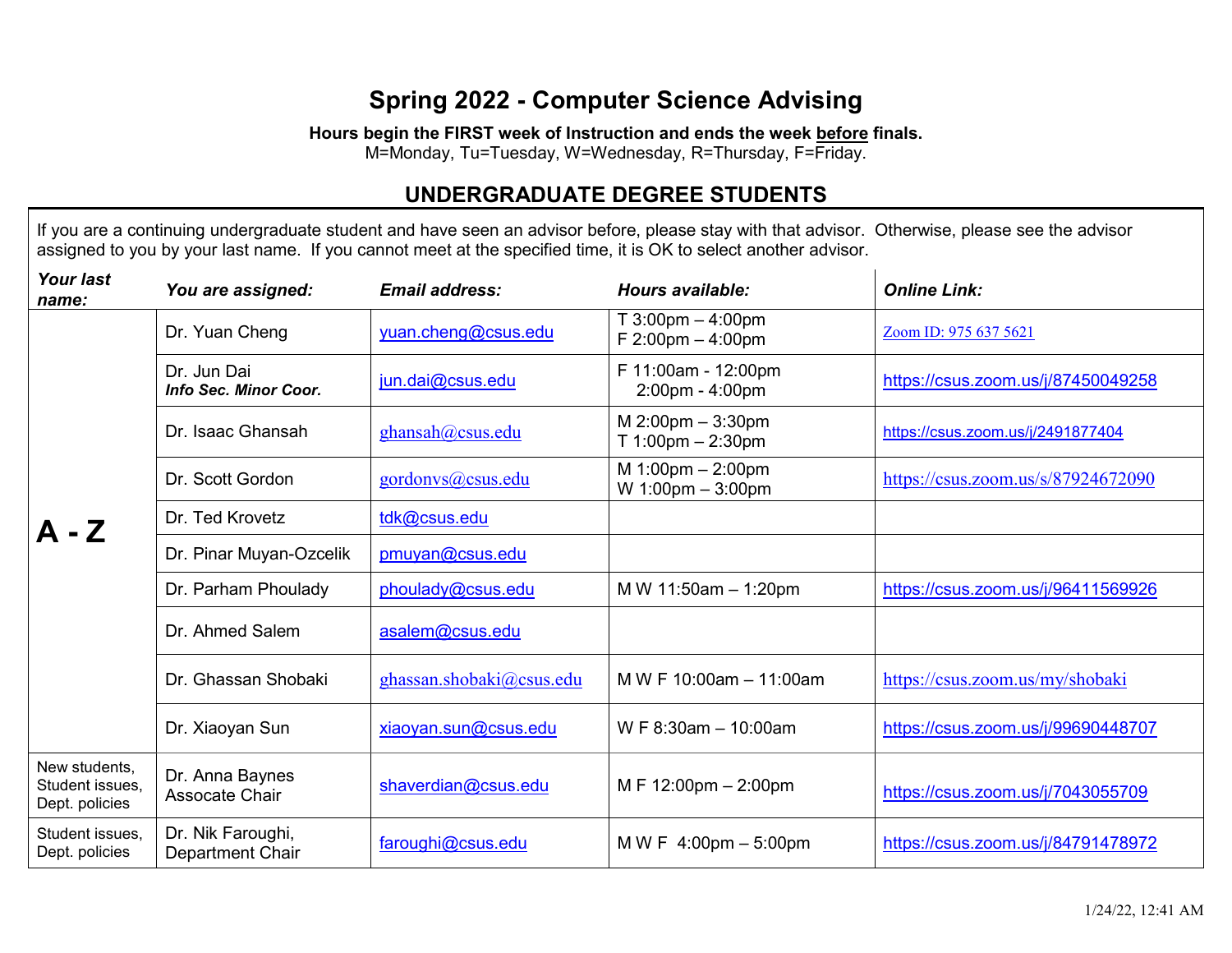### **MASTER'S DEGREE STUDENTS**

| If you are conditionally classified graduate student, see the Graduate Coordinator:                                                                                                                           |                              |                                        |                                        |                                    |  |  |  |
|---------------------------------------------------------------------------------------------------------------------------------------------------------------------------------------------------------------|------------------------------|----------------------------------------|----------------------------------------|------------------------------------|--|--|--|
| All names<br>$A-Z$                                                                                                                                                                                            |                              | Dr. Jinsong Ouyang csgrad@ecs.csus.edu | Tu R $1:30 \text{pm} - 3:00 \text{pm}$ | https://csus.zoom.us/j/93069282295 |  |  |  |
| If you are a fully classified CSC or Software Engineering graduate student and have not seen an advisor previously, or your advisor is on leave, please<br>see the advisor assigned to you by your last name: |                              |                                        |                                        |                                    |  |  |  |
| Last name:                                                                                                                                                                                                    | You are assigned:            | <b>Email address:</b>                  | Hours available:                       |                                    |  |  |  |
| $A - I$                                                                                                                                                                                                       | Dr. Haiquan<br>(Victor) Chen | haiquan.chen@csus.edu                  | $R$ 10:00am $-$ 1:00pm                 | https://csus.zoom.us/j/98756973141 |  |  |  |
| $J - R$                                                                                                                                                                                                       | Dr. Ying Jin                 | jiny@csus.edu                          |                                        |                                    |  |  |  |
| $S-Z$                                                                                                                                                                                                         | Dr. Xuyu Wang                | xuyu.wang@csus.edu                     |                                        |                                    |  |  |  |

#### **CSC PART-TIME FACULTY**

| <b>Name</b>          | <b>Email Address</b>         | Day/Time                 | <b>Online Link / Physical Location</b> |
|----------------------|------------------------------|--------------------------|----------------------------------------|
| Applebaum, Kathleen  | k.applebaum@csus.edu         | M W $4:35$ pm $-5:20$ pm |                                        |
| Biel, Ruthann        | bielr@csus.edu               |                          |                                        |
| Chen, Yu             | yu.chen@csus.edu             |                          |                                        |
| Chidella, Jagan      | jagannadha.chidella@csus.edu |                          |                                        |
| Cook, Devin          | DCook@csus.edu               |                          |                                        |
| Crist, Greg          | crist@csus.edu               |                          |                                        |
| Elliott, Kenneth     | kenneth.elliott@csus.edu     |                          |                                        |
| Faroughi, Gita       | faroughg@ecs.csus.edu        |                          |                                        |
| Grove, Chris         | grove@csus.edu               |                          |                                        |
| Hakhamaneshi, Bahram | bahram.hakhamaneshi@csus.edu |                          |                                        |
| Mayer, Herbert       | herbert.mayer@csus.edu       | M W $11:00am - 11:50am$  | <b>RVR 3024</b>                        |